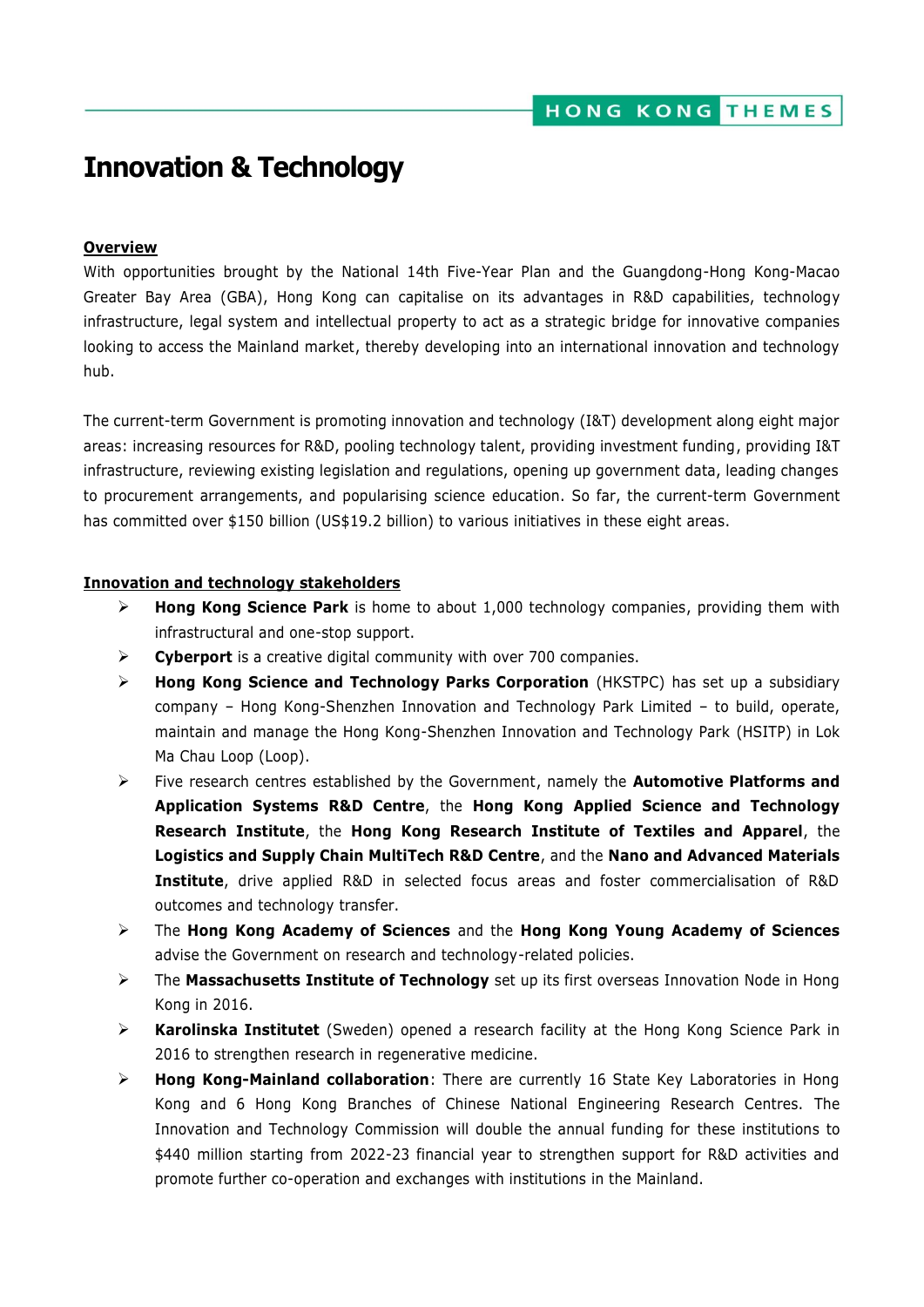- The **Ministry of Science and Technology (MOST)** and the Hong Kong Special Administrative Region Government (HKSAR Government) signed the "Arrangement on Enhancing Innovation and Technology Cooperation between the Mainland and Hong Kong" and the "Agreement on Commencing Jointly Funded Projects between the MOST and the Innovation and Technology Bureau of the HKSAR Government" in September 2018.
- The Chinese Academy of Sciences (CAS) and the HKSAR Government signed the "Memorandum of Understanding on Establishing Affiliated Institution by the CAS in Hong Kong" in November 2018.

# **I&T infrastructure**

- $\triangleright$  Provide new land mainly for I&T development from the Ma Liu Shui reclamation project and the relocation of the Sha Tin Sewage Treatment Works to caverns. Develop the Loop in to the HSITP. First batch of eight buildings is expected to be completed in phases starting from end-2024.
- The HSITP and areas around Lok Ma Chau/San Tin to consolidate to form the **San Tin Technopole**. The San Tin Technopole, together with the Shenzhen Innovation & Technology Zone (SZ I&T Zone), will form the **Shenzhen-Hong Kong Innovation & Technology Co-operation Zone of approximately 540 hectares.**
- Hong Kong and Shenzhen are taking forward the joint development of the Shenzhen-Hong Kong Innovation & Technology Co-operation Zone, comprising of the HSITP and the SZ I&T Zone, to establish the "one zone, two parks" initiative under the auspices of "one country, two systems".
- Hong Kong and Shenzhen governments signed the **"Co-operation Arrangement on the Establishment of 'One Zone, Two Parks' in the Shenzhen-Hong Kong Innovation and Technology Co-operation Zone at the Loop"** (Co-operation Arrangement) in September 2021. Under the Co-operation Arrangement, the HKSTPC will kick start the establishment of the Shenzhen branch of Hong Kong Science Park (HKSP) in the SZ I&T Zone, allowing institutes and enterprises that are interested in starting business in the GBA to first establish presence in the Co-operation Zone. At the same time, in order to attract talent and enterprises to develop in the Co-operation Zone, the governments of both sides have launched the Joint Policy Package for the Shenzhen-Hong Kong Innovation and Technology Co-operation Zone to provide measures conducive to the flow of talent, scientific research resources and business development etc.
- The HKSTPC will set up **InnoAcademy of the GBA** in the Shenzhen Branch of the HKSP to serve as a resource centre, training hub, and exchange platform for talent.
- The HKSTPC will also set up **InnoExpress of the GBA** to nurture start-up and provide business development support for Hong Kong and Mainland I&T enterprises.
- $\triangleright$  Hong Kong is a leading digital economy, consistently achieving top rankings in digital readiness and Internet access capabilities. Hong Kong has 12 **submarine cable systems** and operates 9 **satellites** for external communications. Several submarine cable systems will be ready in the coming years, enhancing the city's connectivity with other parts of the world.
- The **Re-industrialisation Funding Scheme** was launched in 2020 to subsidise manufacturers, on a matching basis, to set up smart production lines in Hong Kong.
- The **Advanced Manufacturing Centre** (AMC) in the Tseung Kwan O InnoPark is ready for tenants' move-in from the second quarter of 2022, providing a gross floor area of about 108,600 square metres for accommodating high value-added manufacturing. The HKSTPC has also started planning for the construction of the second AMC.
- The HKSTPC is developing the **Microelectronics Centre** in the Yuen Long InnoPark, which is expected to be completed in 2023.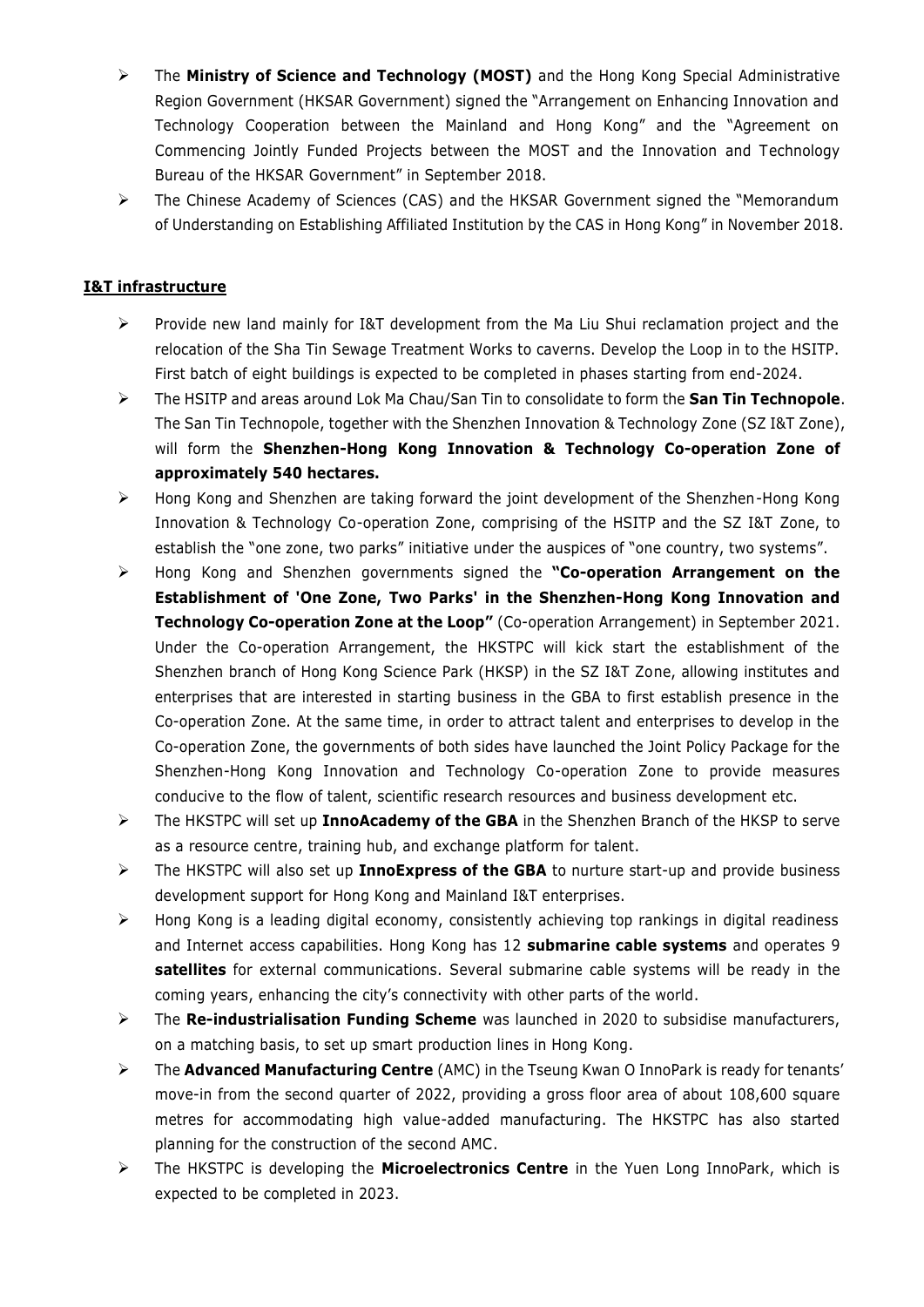- The **Data Technology Hub** in Tseung Kwan O commenced operation, providing a purposedesigned infrastructure for the data technology and telecommunications services industry.
- **Expand Cyberport** to provide additional space for technology companies and start-ups. Construction is expected to complete in 2025 at the earliest.
- Earmark \$3 billion for Stage 2 of the **Hong Kong Science Park Expansion Programme**. The occupancy rate of the two buildings under the Stage 1 expansion is close to 98%.

## **Promoting R&D**

- Universities and research institutions in Hong Kong can apply for **Mainland science and technology funding** for use in Hong Kong. This policy allowing cross-boundary remittance of research funding injects further impetus into Hong Kong's research sector. Up to end 2021, the MOST, the National Natural Science Foundation of China, the Department of Science and Technology of Guangdong Province, the Science and Technology Bureau of Guangzhou Municipality, the Science, Technology and Innovation Commission of Shenzhen Municipality and other Mainland provinces and cities have approved about RMB 620 million (about \$760 million) for universities and research institutes in Hong Kong to conduct R&D or set up laboratories.
- In September 2021, the MOST announced **a series of new measures benefitting Hong Kong** which include opening up more national-level science and technology programmes to Hong Kong, allowing young academics in Hong Kong to apply for the "Young Scientists Fund" under the National Natural Science Foundation of China, welcoming personnel and experts in Hong Kong's science and technology sector to participate in nationwide academic associations of the China Association for Science and Technology as well as be admitted to the National Science and Technology Expert Database and the Award Assessment Expert Database, enhancing the mechanism on shared use of large-scale instruments and equipment for R&D with Hong Kong, deepening science and technology exchanges between people in the Mainland and Hong Kong, and supporting Hong Kong to participate in the setting up of a National Center of Technology Innovation.
- Establish **InnoHK research clusters** at the Hong Kong Science Park. The first two clusters are Health@InnoHK focusing on healthcare technologies, and AIR@InnoHK on artificial intelligence (AI) and robotics technologies. 28 research laboratories under InnoHK have commenced operation, involving 7 local universities and research institutions as well as over 30 institutions from 11 economies.
- $\triangleright$  Set aside \$10 billion to further promote development of life and health technology and set up an **InnoLife Healthtech Hub** in the HSITP.
- $\triangleright$  Set up a dedicated fund to finance local universities or research institutes to participate in national R&D projects.
- The inaugural **City I&T Grand Challenge** was launched 2020, inviting I&T solutions to tackle problems facing the city and people in their daily lives and promote the adoption of I&T.
- $\triangleright$  Local R&D innovations have made a substantial contribution to the battle against COVID-19, address livelihood needs and commercialise efforts.

### **Nurturing and pooling talents**

 The **Global STEM Professorship Scheme** attracts more world renowned scholars to engage in I&T-related teaching and research activities in Hong Kong.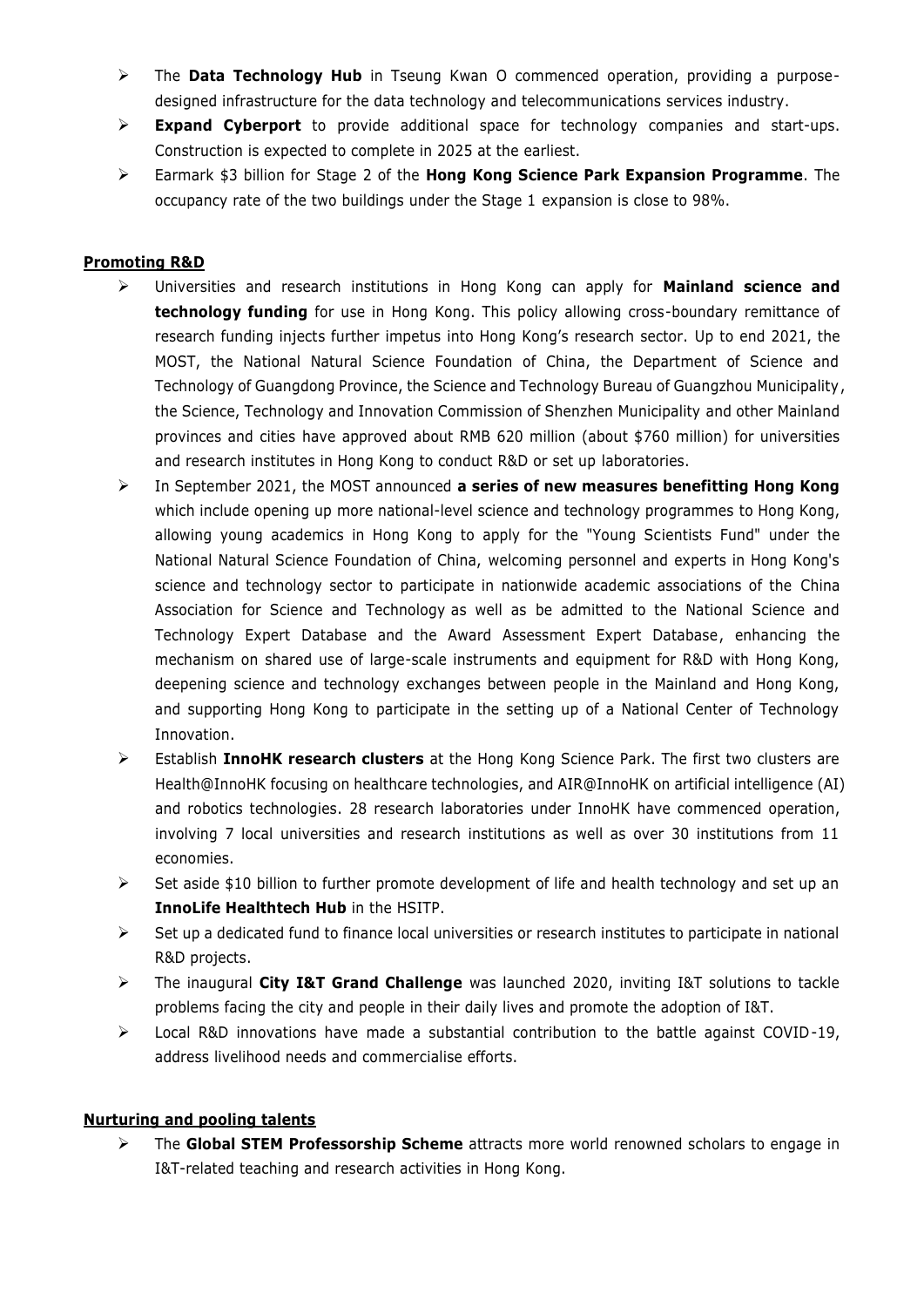- The **Research Talent Hub** provides funding support to each eligible company or organisation to engage up to four research talents to conduct R&D work.
- The **Technology Talent Admission Scheme** provides a fast-track arrangement for admitting technology talent from the Mainland and overseas to work on R&D in Hong Kong..
- The **STEM Internship Scheme** provides allowance to STEM undergraduates and postgraduates of local universities to enroll in short-term I&T-related internships.
- The **Innovation and Technology Scholarship** subsidises university students to take part in overseas/Mainland attachment programmes, local internships, mentorship programmes, etc.
- The \$500 million **IT Innovation Lab in Secondary Schools Programme** and \$200 million **"Knowing More About IT" Programme** provide funding support to all publicly funded secondary and primary schools respectively to nurture an IT learning atmosphere among students and cultivate their interest in IT through organising IT-related extra-curricular activities.
- The **GBA Youth Employment Scheme** assists Hong Kong youth who aspire to the I&T sector in developing their career in GBA.
- The **Re-industrialisation and Technology Training Programme** provides funding support to local enterprises on a matching basis to train their staff in advanced technologies, especially those related to "Industry 4.0".

## **Supporting start-ups**

- **3,755 start-ups** in Hong Kong in 2021 (up 68% over 2017), and **13,804 start-up jobs** (up 118% over 2017) according to the 2021 start-up survey by InvestHK.
- \$2 billion **Innovation and Technology Venture Fund** (ITVF) set up by the Government to coinvest on a matching basis with selected private venture capital funds in Hong Kong. In the past three years, the ITVF has invested about \$200 million in 26 local start-ups and attracted about\$1.67 billion in private investment.
- Set up a \$5 billion **Strategic Tech Fund** to invest in enterprises with good development potential to enrich the I&T ecosystem in Hong Kong.
- **Private sector**: Alibaba Group launched a \$1 billion Hong Kong Entrepreneurs Fund; Sequoia Capital initiated the Hong Kong X-Tech Startup Platform.
- **Cyberport**: **Cyberport Incubation Programme** and \$200 million **Cyberport Macro Fund** (CMF) to provide initial venture capital funding support for start-ups to scale up and accelerate their progress. Cyberport has injected an additional \$200 million into the CMF in April 2021 and extended its scope to cover Series B and later stage investments. As at end February 2022, CMF has invested more than \$168 million in 21 companies, attracting over \$1.466 billion private investment.
- The **HKSTPC** has invested over \$277.2 million in 22 technology start-ups through its **Corporate Venture Fund**, attracting over \$4.3 billion private investment. \$350 million has been injected into the fund to extend its scope to cover Series B and later stage investments.
- The HKSTPC implemented "**HKSTP Incubation**", "**Incu-Bio**" and a pre-incubation programme "**IDEATION**" to support I&T companies at different stages of development.
- The **InnoCell**, adjacent to Hong Kong Science Park, has been completed. It provides about 500 residential units with ancillary facilities to foster the development of the I&T ecosystem in Hong Kong. Successful applicants have been moving in from July 2021.
- The **Technology Start-up Support Scheme for Universities** doubles the annual subsidy amount to \$16 million to each participating university to support their teams in starting technology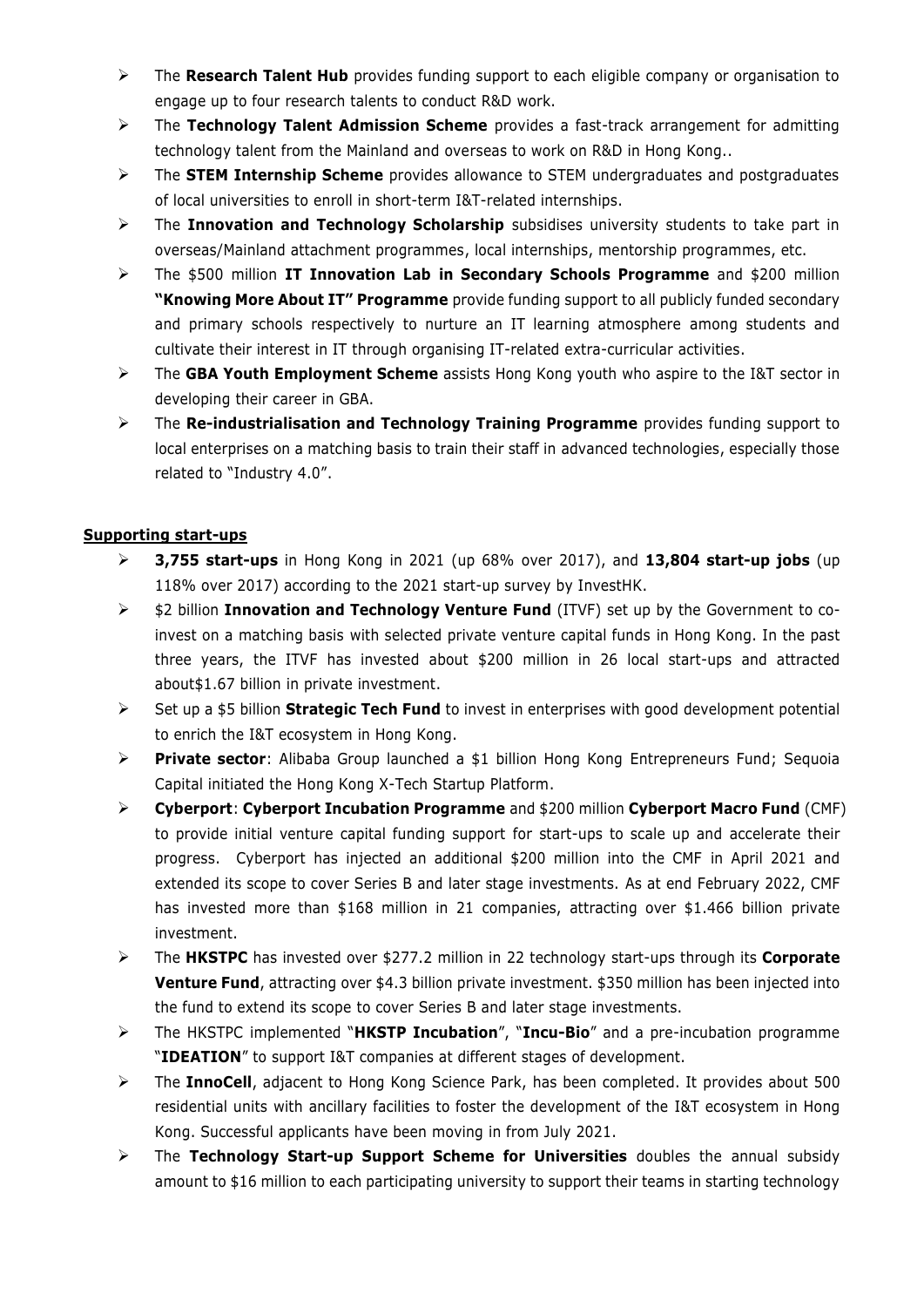businesses and commercialising their research and development results. The increased subsidy will be provided to start-ups of universities with private investments on a matching basis of one to one.

- The **Technology Voucher Programme** provides funding support to assist local enterprises and organisations in using technological services and solutions to improve productivity, or upgrade or transform their business processes.
- The **Public Sector Trial Scheme** provides funding support to assist eligible local technology companies and organisations in realising and commercialising their R&D outcomes and encourages public sector organisations to utilise more local R&D outcomes.
- The **E&M InnoPortal** lists the service wishes of various government departments, public organisations and the E&M trades, and invites the I&T sector, including start-ups and universities to propose relevant I&T solutions for matching.

## **Smart city**

- **Hong Kong Smart City Blueprint 2.0**: more than 130 initiatives categorised under major areas, namely "Smart Mobility", "Smart Living", "Smart Environment", "Smart People", "Smart Government", "Smart Economy", "Use of I&T in Combating COVID-19" and "Smart Village Pilots", to bring benefits and convenience to members of the public in their daily lives.
- **Smart City key infrastructure projects**: "iAM Smart" platform (offering around 200 commonly used public and commercial online services as at mid-April 2022); smart lampposts; Next Generation GovCloud; and Big Data Analytics Platform.
- **5G network** now covers over 90% of Hong Kong.
- The 2022-23 Budget earmarked \$600 million to conduct a comprehensive **e-government audit** for the information systems and services of bureaux and departments with a view to accelerating digital government development.
- The 2020-21 Budget earmarked around \$1 billion for the **Smart Traffic Fund** to provide funding support for research and application on vehicle-related I&T.
- \$100 million has been allocated to develop an **integrated digital platform** for data integration and information exchange of all public works projects.
- **The Geospatial Lab**, established in May 2021, helps raise public interest in spatial data, and explores together with the community value and application of spatial data in support of smart city development.
- **Wi-Fi Connected City** programme: to further expand common brand Wi-Fi.HK coverage in Hong Kong, with over 44,500 "Wi-Fi.HK" hotspots at present.
- **Asia-Pacific No.1 and World No.2 in IMD World Digital Competitiveness Ranking 2021**, which rates the ability of an economy to adopt new digital technology.
- **World No.6 and Asia-Pacific No.2** data centre market (Cushman & Wakefield: 2022 Global Data Center Market Comparison)
- **World No.1** lowest taxed data centre market (Cushman & Wakefield: 2022 Global Data Center Market Comparison)
- **Asia-Pacific No.2 and World No.3 for digital intelligence** (Digital Intelligence Index 2020 complied by US-based The Fletcher School at Tufts University and Mastercard)
- **South East Asia & Oceania No.5 and World No.14 in World Intellectual Property Organization's Global Innovation Index 2021**, which rates the innovation performance of 131 economies worldwide.